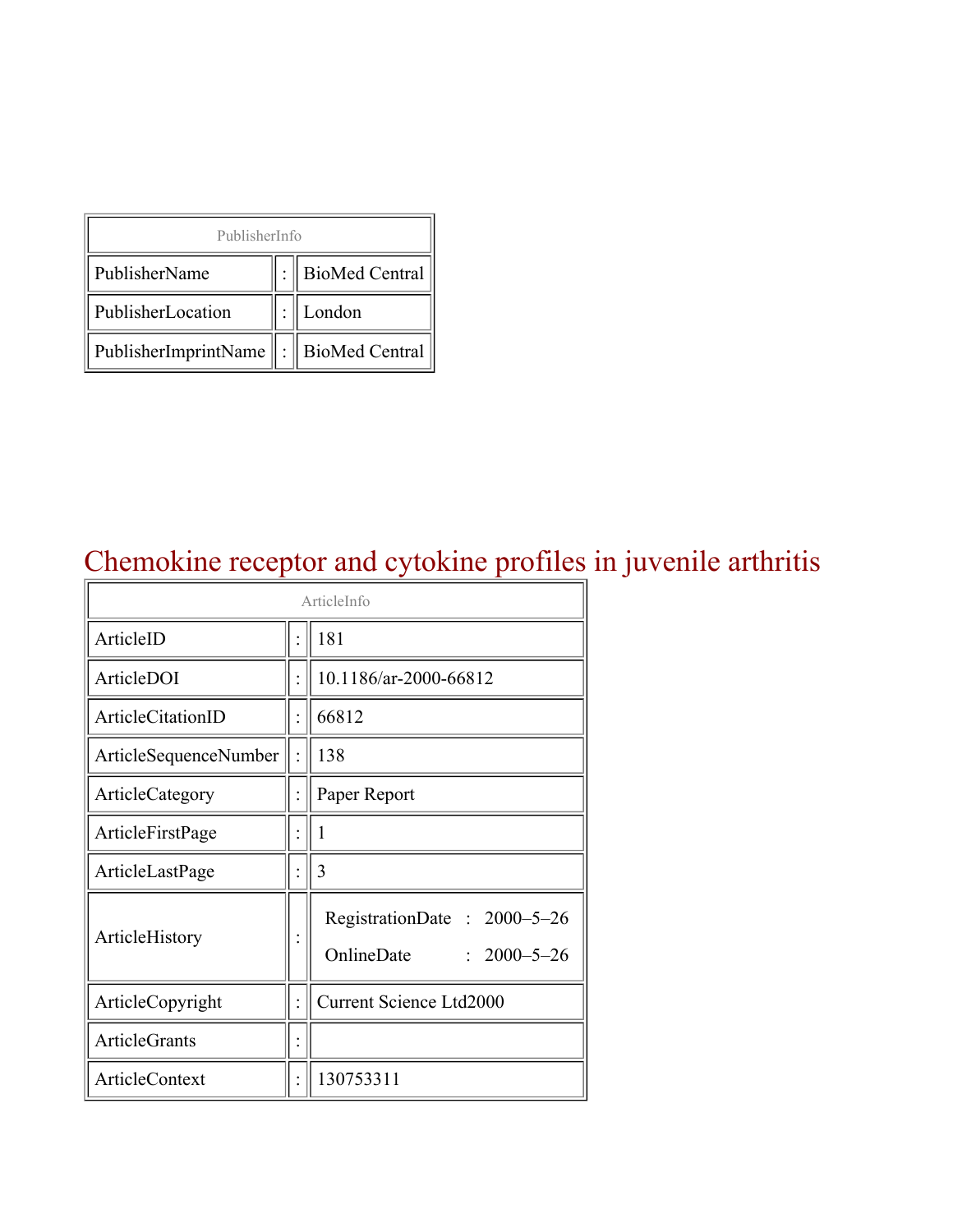Aff1 St Vincent's University Hospital, Dublin

### <span id="page-1-0"></span>Keywords

Chemokines, cytokines, juvenile inflammatory arthritis

# Context

Factors involved in migration of T cells into the inflamed synovium of children with juvenile idiopathic arthritis (JIA) have not previously been characterised. Selective recruitment across a chemokine gradient may result in migration of specific subsets of T cells which could in turn contribute to a cytokine imbalance within the synovial tissue. The chemokine receptors CCR5 and CXCR3 are expressed on activated T cells with a type I cytokine profile. To study the expression of CCR5 and CXCR3 and Th1/Th2 cytokine balance in children with JIA.

# Significant findings

Twenty JIA patients were studied, eleven with persistent oligoarticular arthritis, five with extended oligoarticular disease and four with polyarticular arthritis. Levels of expression of CCR5 were significantly higher on SF-derived T cells as compared to PB cells. This applied to the  $CD3^+$ ,  $CD4^+$  and  $CD8<sup>+</sup>$  populations. The expression of CXCR3 was more variable. All SF T cells expressed CCR5; 75% also expressed CXCR3 at high levels, with the remaining 25% expressing CXCR3 either at low levels or not at all. One patient showed no expression of CCR5 protein and was found to be homozygous for the Null ?32CCR5 allele. In relation to cytokine production, SF T cells displayed a Th1 pattern with markedly higher IFN-? production compared to that in PB. There was a mean 6.1-fold increase in the IFN-?/IL-4 ratio. Finally, cytokine receptor expression and Th1-type cytokine production were found in particular on SF-derived T cells expressing CD45RO.

### Comments